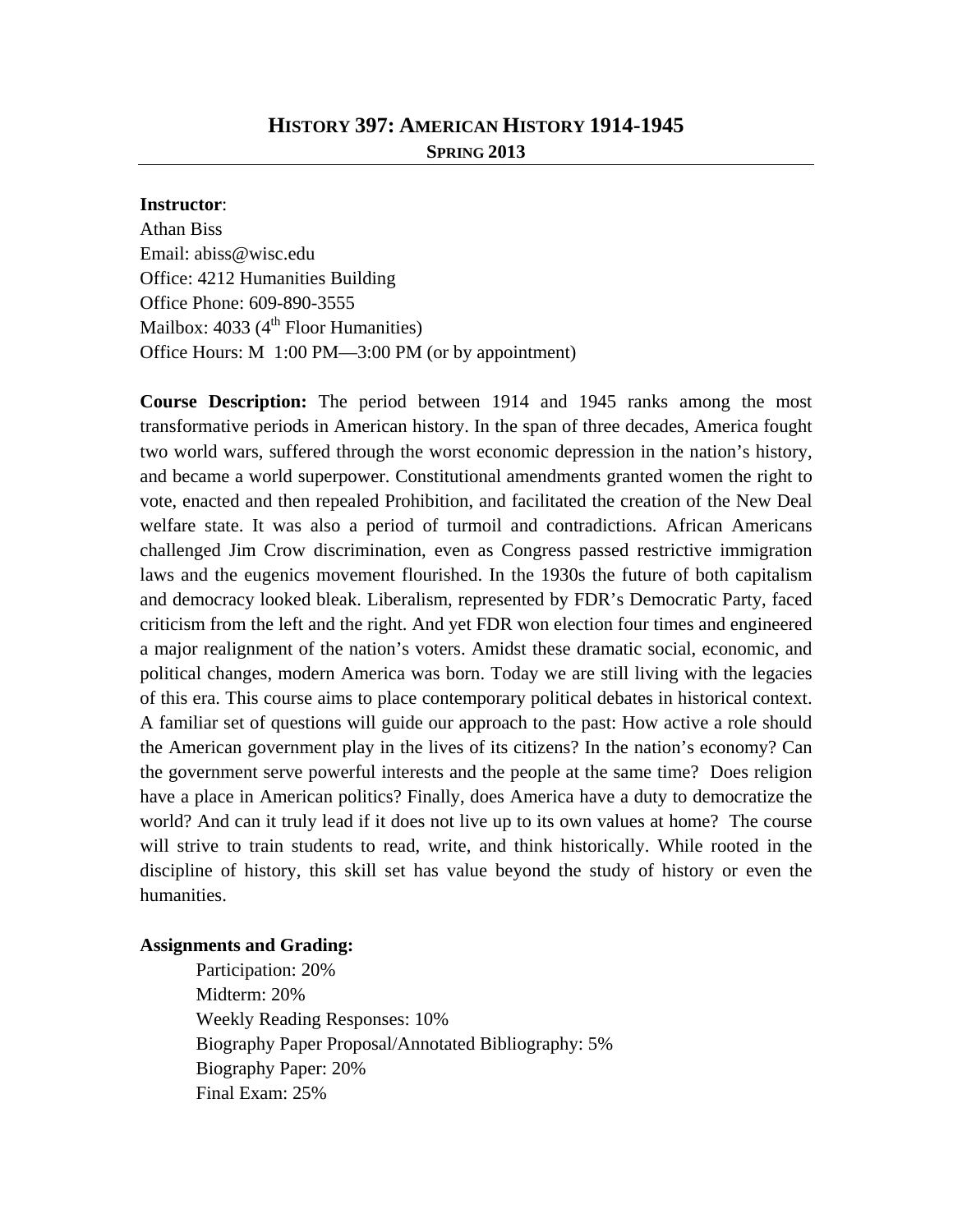*Participation:* Students are expected to come to each lecture and section prepared. This includes arriving on time and ready to participate. Although attendance will not be taken in lecture, consistent absences will be noted and adversely affect your grade. Attendance and participation is required for all discussion sections and unexcused absences will result in a lower grade. TAs have full discretion to determine participation in their sections as they see fit and may include reading quizzes. Participation is 20% of the final grade.

*Weekly Reading Responses:* Students are required to write a total of 7 weekly reading responses throughout the semester or approximately one ever other week. Students are free to choose which weeks to write responses but must complete 3 before the midterm. Responses should be 800 words and follow the format explained on the course page at Learn@UW. The responses will be worth 10% of the final grade.

*Midterm:* The midterm is a take home exam in the seventh week of the semester. It will consist of two short essay questions. Questions will be handed out in class on \_\_\_\_\_\_ and they will be due the following Wednesday before class begins. Once lecture starts, exams will be considered late. The midterm is worth 20% of the grade.

*Biography Paper/ Research Proposal:* Biography is at once one of the most basic and most complex genres of historical writing. For the major research paper students will select a historical personage and situate that individual's life in the larger themes of the course. This is NOT a book report or a simple summary of a person's life. Students will be expected to raise research questions, craft arguable thesis statements, and support these arguments using a variety of historical evidence. Students are encouraged to talk to the professor or teaching assistants for help in picking out a topic. Topics will be vetted in the research proposal phase. The research proposal is due during the fifth week of the semester and is worth 10% of the final grade. Students will submit a paragraph that summarizes the topic and questions the paper will attempt to answer, provide an annotated bibliography, and identify at least two primary documents that the students will use as evidence (a detailed template will be available). Final papers (worth 20% of the final grade) are 6-8 pages in length and are due during the fourteenth week of the course.

*Final Exam*: The final exam will consisted of three essay questions to be handed out in class on May  $8<sup>th</sup>$  and will due one week later on May  $15<sup>th</sup>$ . Two shorter questions (800) words max) will be devoted to material covered in the second half of the course. One longer question (1500 words max) will be cumulative and require an answer that draws on the entire span of the course. Hard copies of your responses should be turned into to the TAs in person by 5 p.m. on Wednesday May 15.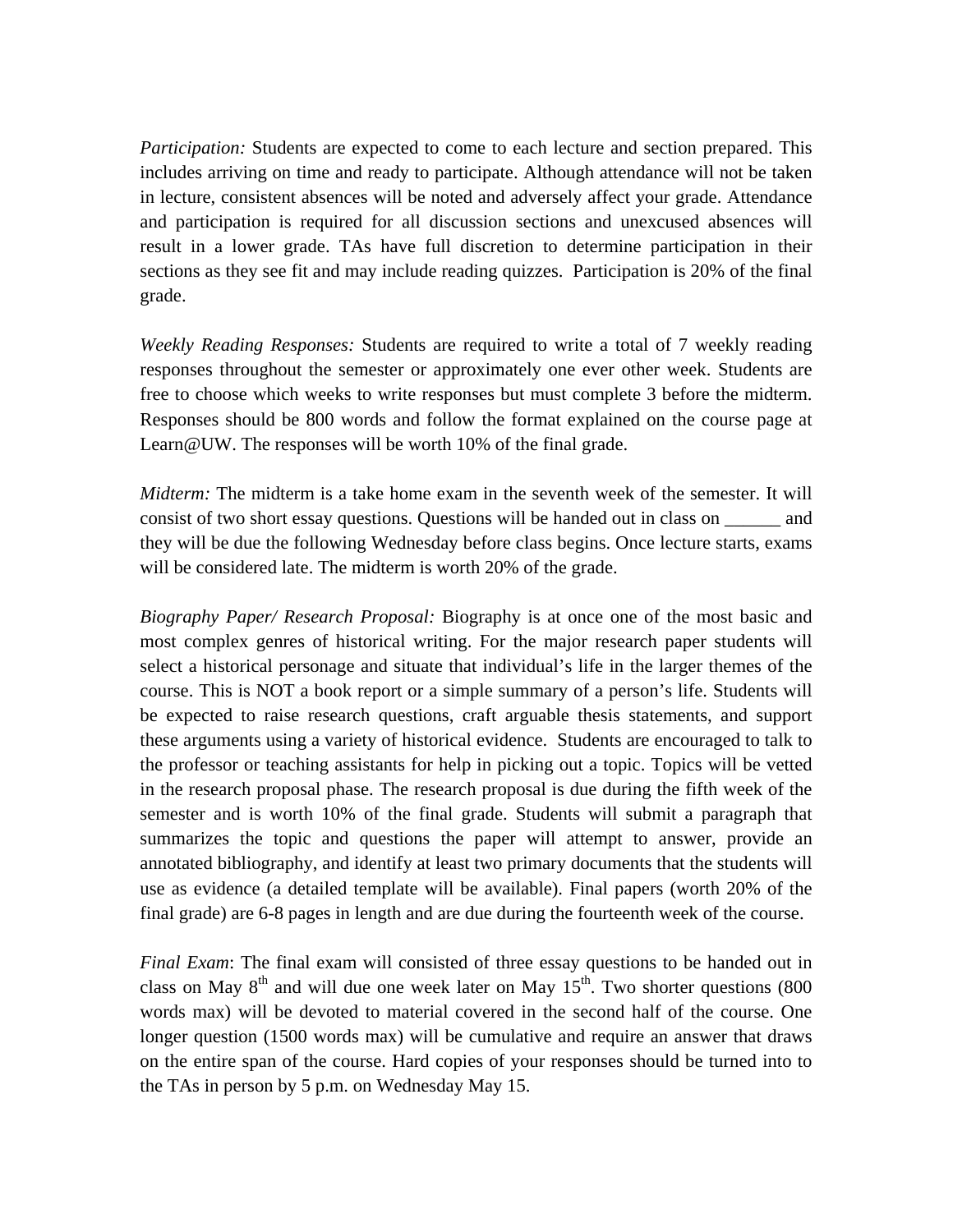## **Required Course Texts:**

Anthony J. Badger, *FDR: The First 100 Days* (New York: Hill and Wang, 2008).

Kevin Boyle, *Arc of Justice: A Saga of Race, Civil Rights, and Murder in the Jazz Age* (New York: Henry Holt, 2004).

Alan Brinkley, *Voices of Protest: Huey Long, Father Coughlin, and the Great Depression* (New York: Vintage, 1983).

Lizabeth Cohen, *Making A New Deal: Industrial Workers in Chicago, 1919-1939*, 2nd Edition (Cambridge, UK: Cambridge University Press, 2008).

John Milton Cooper Jr., *The Warrior and the Priest: Woodrow Wilson and Theodore Roosevelt* (Cambridge, MA: Belknap Press, 1985).

John Dower, *War Without Mercy: Race and Power in the Pacific War* (New York: Pantheon Press, 1987).

David M. Kennedy, *Over Here: The First World War and American Society* (Oxford: Oxford University Press, 2004).

Edward J. Larson, *Summer for the Gods: The Scopes Trial and America's Continuing Debate Over Science and Religion* (New York: Basic Books, 2006).

The above texts can be purchased at the bookstore. All other readings will be available in course packet or online in digital form on the Learn@UW course site.

# **COURSE SCHEDULE**

## **Unit 1: America and the World in the Progressive Era**

Wednesday (Jan 23): Course Introduction/ Overview

No reading.

Friday (Jane 25): Global Networks of the Progressive Era

Cooper, *The Warrior and the Priest*, 1-68.

Monday (Jan. 28) : The Ladies' Empire: Moral Reform, Social Work, and Suffragettes

Cooper, *The Warrior and the Priest*, 69-142.

Text for discussion sessions: Progressive Party Platform (1912)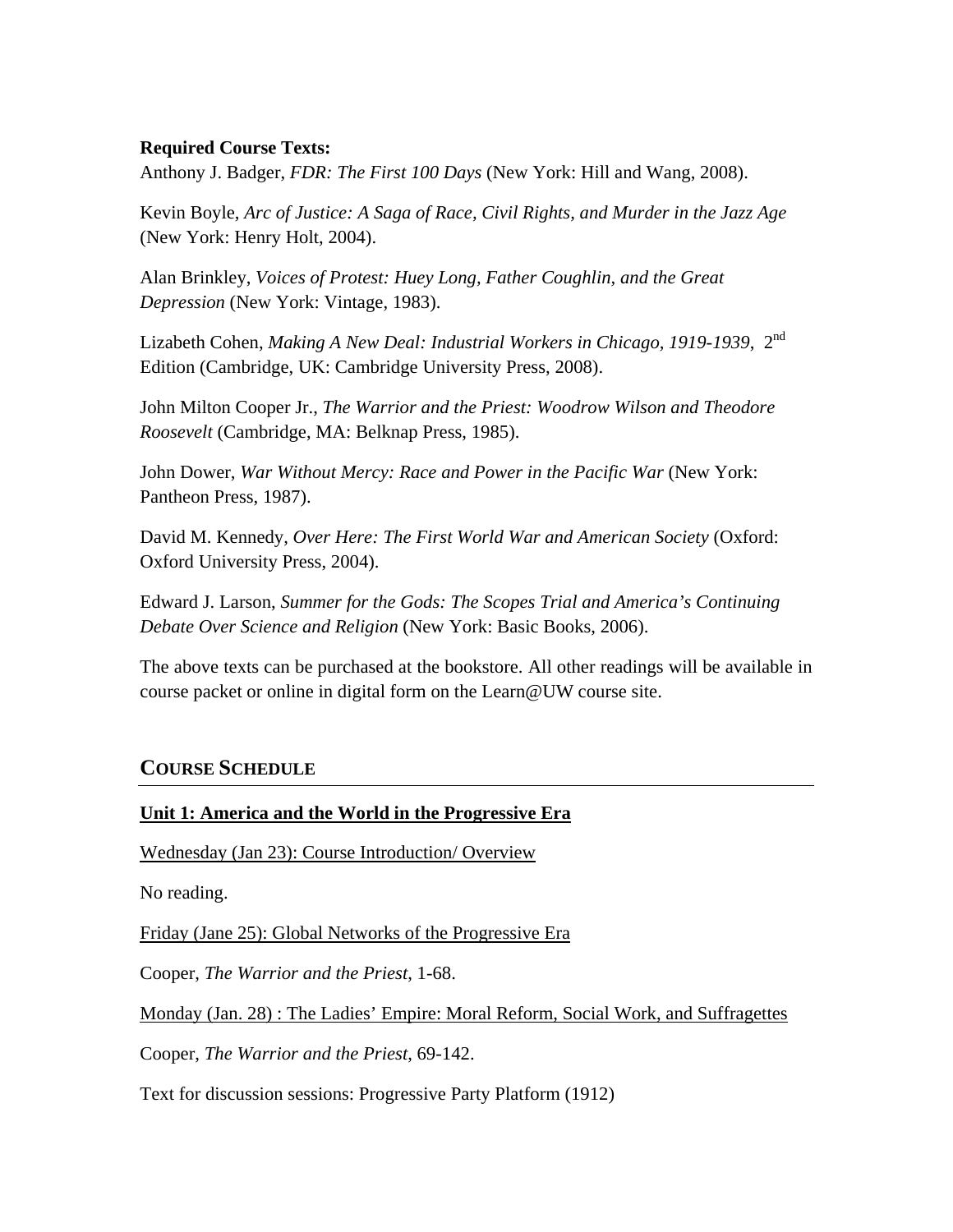## **Unit 2: Wilson's World**

Wednesday (Jan. 30): The Professor Prevails: Wilson, Roosevelt, and the Progressive Presidency

Cooper, *The Warrior and the Priest,* 143- 228.

Friday (Feb. 1): Inside the Progressive Mind: Order vs. Chaos at Home and Abroad

Cooper, *The Warrior and the Priest,* 229-287.

Monday (Feb. 4): Neutrality, Preparedness, and the War for Democracy

Cooper, *The Warrior and the Priest*, 288- 323.

Kennedy, *Over Here*, 3-92

Text for discussion sections:

## **Unit 3: Over There, Over Here: America in WWI**

Wednesday (Feb. 6): Admen, Progressives, and Industrialists: Mobilizing for Modern Warfare

Kennedy, *Over Here*, 93-143.

Friday (Feb. 8): Over There: The Doughboys in Europe.

Kennedy, *Over Here*, 144-218.

Monday (Feb. 11): Peace Without Victory or Victory Without Peace: Wilson's Last Stand

Kennedy, *Over Here,* 219-261.

Cooper, *The Warrior and the Priest*, 324-361.

Texts for discussion sections: Wilson's "14 Points" Address, Yerkes Army Mental Tests [excerpts] (1917).

## **Unit 4: 1919: Social Unrest in War and Peace**

Wednesday (Feb. 13) : "Clear and Present Danger:" The Red Scare, Labor Unrest, and Civil Liberties in Wartime.

Kennedy, *Over Here*, 262-279.

Lizabeth Cohen, "Chicago: 1919-1920," in *Making a New Deal*, 11-52.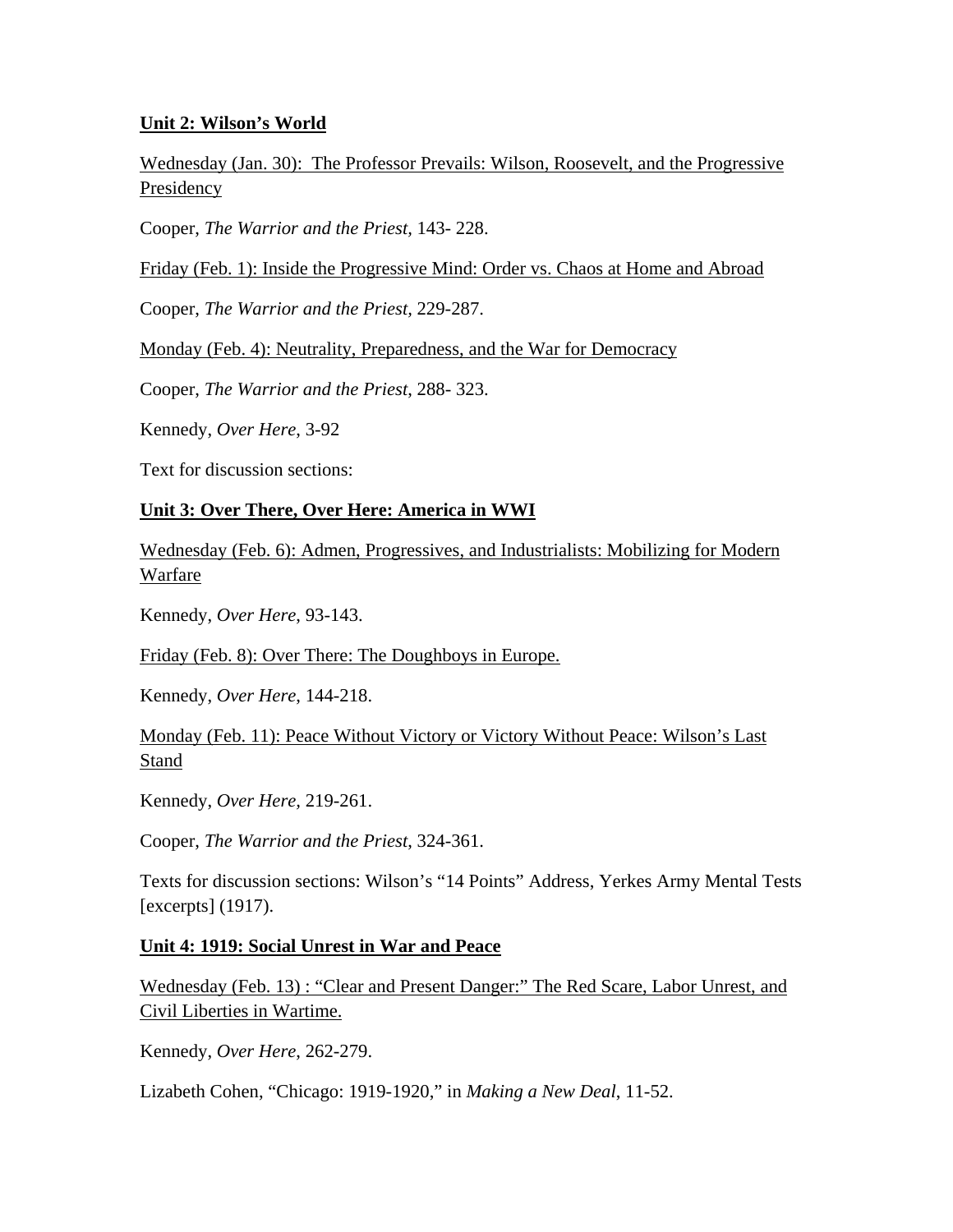Friday (Feb. 15) : Making America Safe for Democracy: Racial Violence and The New Negro Movement

Kennedy, *Over Here*, 279-295.

Cameron McWhirter, *Red Summer: The Summer of 1919 and the Awakening of Black America*, 1-24, 114-148. (posted on Learn@UW)

Texts for discussion sections: W.E.B. Du Bois, "Close Ranks," *The Crisis*,

## **Unit 5: Americanization at Home and Abroad in the 1920s**

Monday (Feb. 18) : No Room in the Melting Pot: The Unassimilables and the Johnson-Reed Immigration Act of 1924

Cohen, "Ethnicity in the New America," in *Making a New Deal,* 53-97.

Mai Ngai, *Impossible Subjects: Illegal Aliens and the Making of Modern America*, 21-55. (posted on Learn@UW)

Wednesday (Feb. 20) : Weapons of the Strong: Credit, Food, and Mass Culture

Kennedy, *Over Here*, 296-347.

Cohen, "Encountering Mass Culture," in *Making a New Deal*, 99-158.

Friday: (Feb. 22) Ford's World: Industrial Democracy and American Efficiency

Greg Grandin, *Fordlandia: The Rise and Fall of Henry Ford's Jungle City* (New York: Henry Holt, 2009), 1-20.

Cohen, "Contested Loyalty at the Workplace," in *Making a New Deal*, 159-211.

Text for discussion sections:

Unit 6: Religion

Monday (Feb. 25):

Larson, *Summer for the Gods*, 3-86.

Wednesday (Feb. 27) :

Larson, *Summer for the Gods*, 87-196.

Friday (Mar. 1):

Larson, *Summer for the Gods*, 197-266.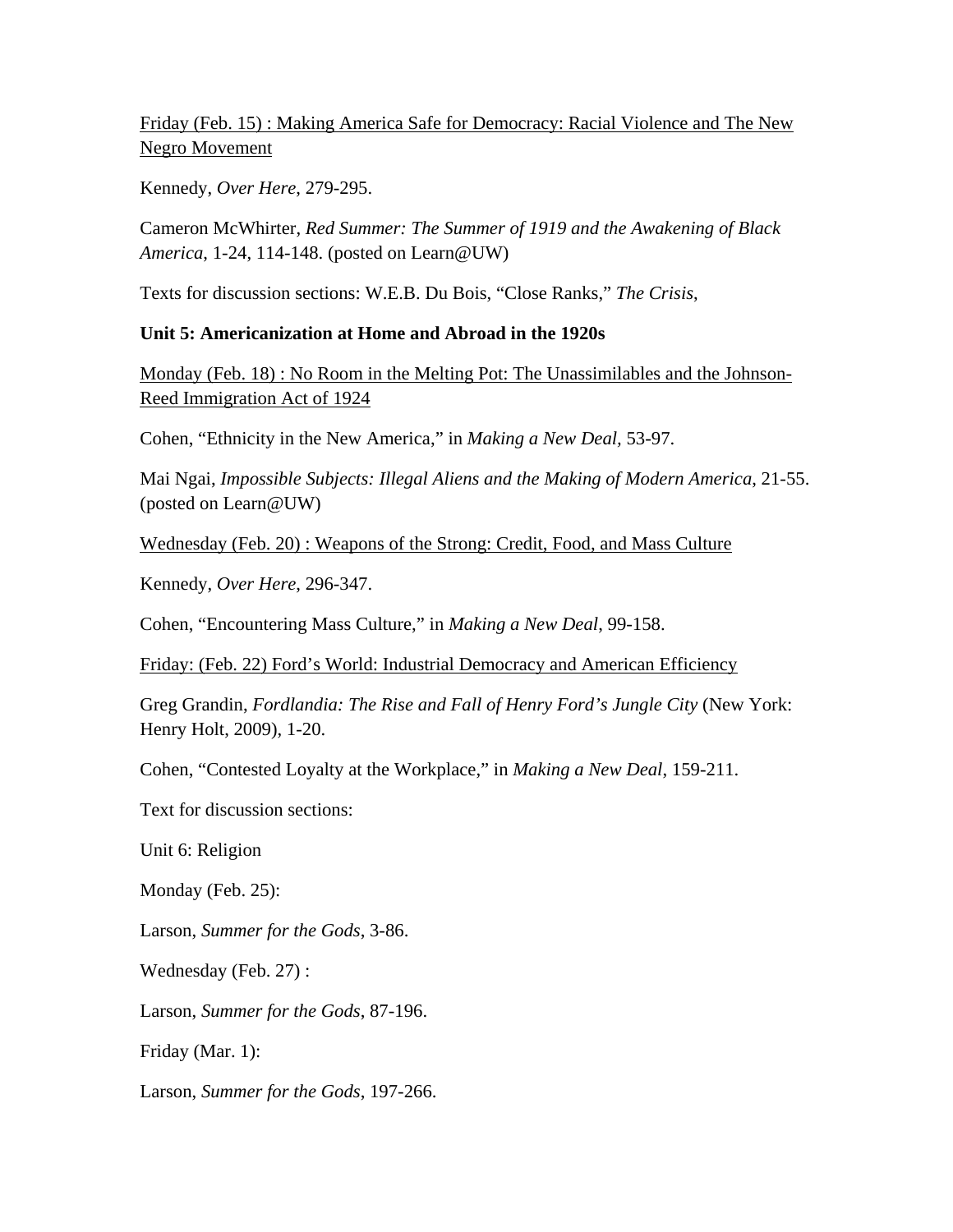Week 7

Monday (Mar. 4): No Class.

Wednesday (Mar. 6) :

Friday (Mar. 8):

Week 8

Monday (Mar. 11) :

Wednesday (Mar. 13) :

Friday (Mar. 15):

Week 9

Monday (Mar. 18:

Wednesday (March 20):

Friday (March 22):

SPRING BREAK March 22-March 31

Reading Assignment: John Steinbeck, *The Grapes of Wrath* 

Week 10

Monday (Apr.1):

Wednesday (Apr. 3):

Friday (Apr. 5):

Week 11

Monday (Apr. 8):

Wednesday (Apr. 10):

Friday (Apr. 12):

Week 12

Monday (Apr. 15):

Wednesday (Apr. 17):